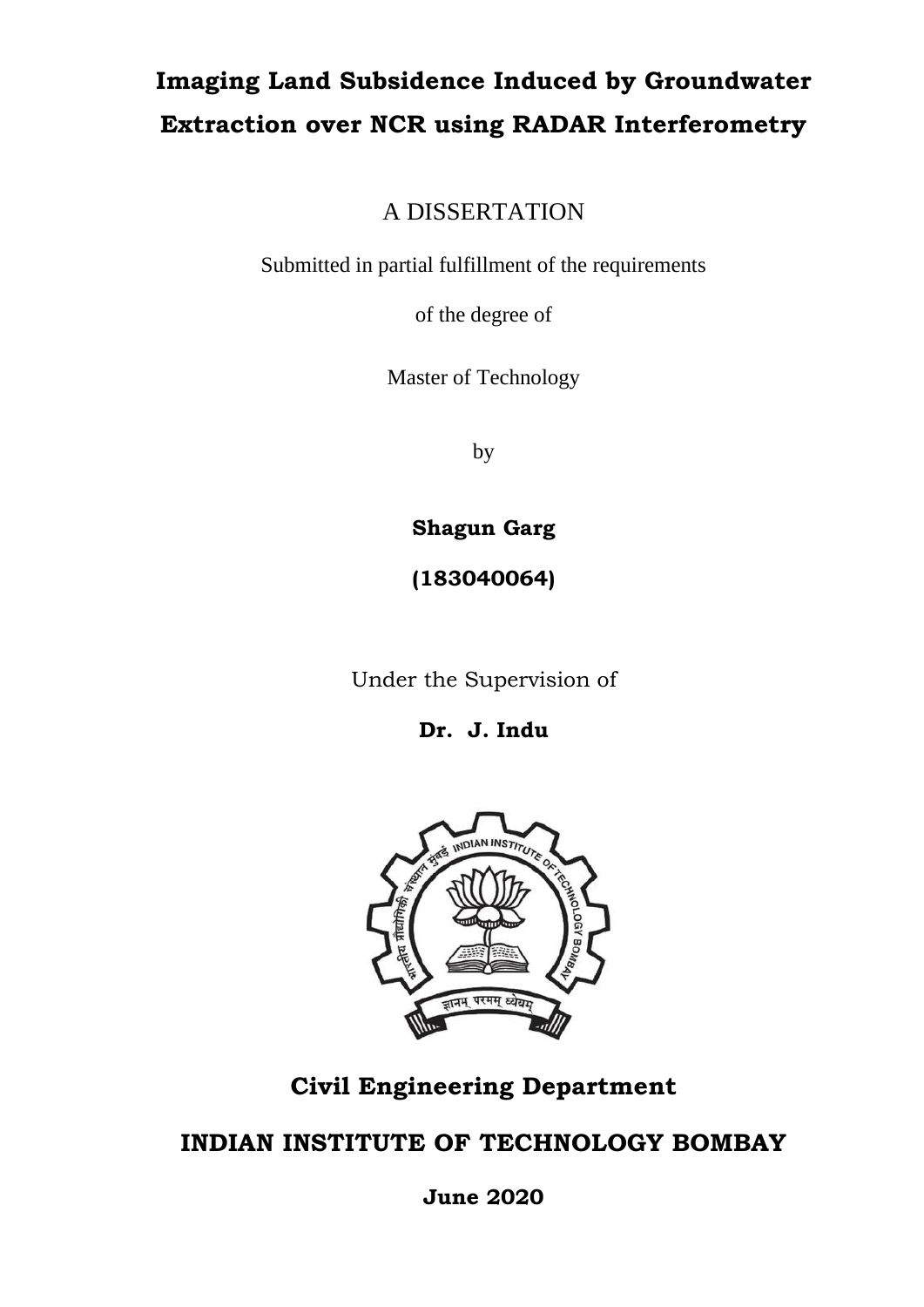## **ABSTRACT**

The groundwater exploitation induced land subsidence is a well-known phenomenon and has been documented in places like Tokyo, Jakarta, Tehran, and Mexico. Delhi- the capital of India, is the fifth most populous city in the world, with a population density of nearly 30,000 people per square mile. Like other global megacities, Delhi is also facing the looming groundwater crisis due to urbanization and illegal pumping and is considered as a critical zone by the government of India. The rapid extraction of groundwater and supporting physiography and hydrogeology of this region makes it prone to land subsidence.

In this study, we demonstrate the results of the Interferometric Synthetic Aperture Radar (InSAR) time series analysis of the NCR Delhi region using Persistent Scatterer Interferometry (PSInSAR). By constructing single-master interferograms derived from Sentinel-1 ascending and descending SAR datasets acquired between 2014 and 2020, we computed the time series of land subsidence in the region. The interferometric processing was done using SNAP followed by time-series analysis using Stanford Method for Persistent Scatterers (StaMPS). To remove the tropospheric error, a phase-based linear correction was applied using the TRAIN toolbox. Line of Sight velocities are then decomposed into the vertical and east-west direction to visualize the uplift and deformation more clearly. Finally, the results were compared with in-situ groundwater observation wells to study the correlation between the two.

Our analysis identifies three distinct subsidence features in National Capital Region (NCR). The maximum deformation exceeding 18 cm/year is found in Kapashera which is located near Indra Gandhi International Airport. Faridabad also shows a high deformation rate of 9cm/year. The study founds that A total area of approximately 11 sq. km was found to undergo continuous deformation since 2014. It included Kapashera (Delhi -Haryana border), Dwarka, and Sanjay Gandhi Memorial Nagar in Faridabad.

The in-situ groundwater well data provided by Central Ground Water Board (CGWB) India is not consistent and has many gaps. However, the careful data analysis of some of the wells followed by spatio-temporal interpolation provides an estimate of the depth to the groundwater level. The groundwater depletion rates show an agreement with the trend of land subsidence. Furthermore,